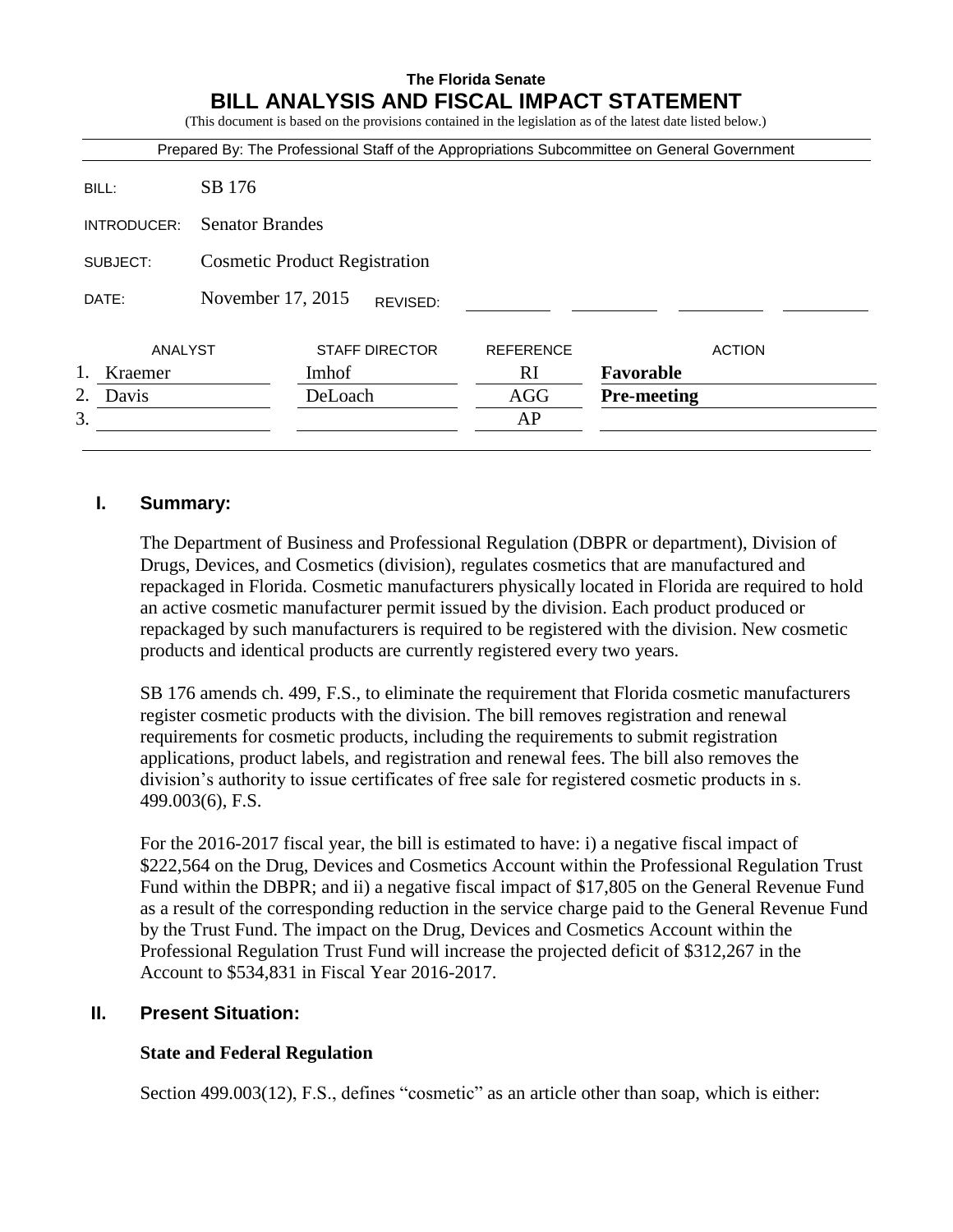- Intended to be rubbed, poured, sprinkled, or sprayed on; introduced into; or otherwise applied to the human body for cleansing, beautifying, promoting attractiveness, or altering appearance; or
- Intended for use as a component of the article.

The regulation of cosmetics is addressed in ch. 499, F.S., which regulates drugs, devices, and cosmetics by the department.<sup>1</sup> The Florida Drug and Cosmetic Act (the act),<sup>2</sup> is intended to safeguard public health and promote public welfare by protecting against injuries and merchandising deceit involving drugs, devices, and cosmetics or the use of such products. Currently, cosmetics manufactured outside of Florida are not required to be registered with the division.

Administration of the act must conform to the Federal Food, Drug, and Cosmetic Act (the federal  $act$ <sup>3</sup> and the applicable portions of the Federal Trade Commission Act<sup>4</sup> which prohibit the false advertising of drugs, devices, and cosmetics. According to an industry representative, eight billion personal care products are sold in the United States annually, constituting over \$60 billion in annual sales.<sup>5</sup>

The act authorizes the division to issue permits to Florida cosmetic manufacturers and register cosmetic products manufactured or repackaged in Florida. Cosmetic manufacturers physically located in Florida must obtain a cosmetic manufacturer permit through the division. Manufacture in this context means the preparation, deriving, compounding, propagation, processing, producing, or fabrication of any cosmetic.<sup>6</sup> Cosmetic manufacturers also repackage products by changing the container, wrapper, or label of a product, which may include altering the quantity of a product into different containers. A person that only labels or changes the label of a cosmetic, but does not open the container sealed by the manufacturer of the product, is exempt from obtaining a permit. $\frac{7}{2}$ 

Florida law requires any person who manufactures, packages, repackages, labels, or relabels a cosmetic in Florida to register "each separate and distinct" cosmetic every two years.<sup>8</sup>.<sup>9</sup> New cosmetic products must be registered prior to sale. If a manufacturer has existing registered products, its registered product list must be updated through the formal application process to

 $\overline{a}$ 

<sup>5</sup> Conversation with John Ray on behalf of the Florida Cosmetics Manufacturers Coalition (November 12, 2014). <sup>6</sup> Florida Department of Business and Professional Regulation, *Cosmetic Manufacturer,* accessible at

<http://www.myfloridalicense.com/dbpr/ddc/CosmeticManufacturer.html> (last viewed November 13, 2015). 7 Section 499.01(2)(o), F.S.

<sup>&</sup>lt;sup>1</sup> The Drug, Device, and Cosmetic program was transferred to the Department of Business and Professional Regulation from the Department of Health effective November 1, 2012. *See* ch. 2012-184, L.O.F., s. 122, at<http://laws.flrules.org/2012/184> (last visited Nov. 2, 2015) and ch. 2012-143, L.O.F., s. 3, a[t http://laws.flrules.org/2012/143](http://laws.flrules.org/2012/143) (last visited Nov. 2, 2015).

<sup>2</sup> *See* ss. 499.001-499.081, F.S.

<sup>3</sup> Section 499.003(20), F.S., defines the federal act referencing 21 U.S.C. ss. 301 *et seq.* and 52 Stat. 1040 *et seq*. <sup>4</sup> *See* 15 U.S.C. §§ 41-58, as amended.

<sup>8</sup> *See* s. 499.015, F.S., and Application for Product Registration - Cosmetics (Main & Identical), Form No.: DBPR-DDC-228 a[t http://www.myfloridalicense.com/dbpr/ddc/documents/Product\\_Registration\\_Cosmetic\\_App-228.pdf](http://www.myfloridalicense.com/dbpr/ddc/documents/Product_Registration_Cosmetic_App-228.pdf) (last accessed Nov. 2, 2015).

<sup>9</sup> *See* s. 499.015, F.S., and Application for Product Registration - Cosmetics, Form No.: DBPR-DDC-228 at <http://www.myfloridalicense.com/dbpr/ddc/documents/ProductRegistrationCosmetics.pdf> (last accessed Mar. 3, 2015).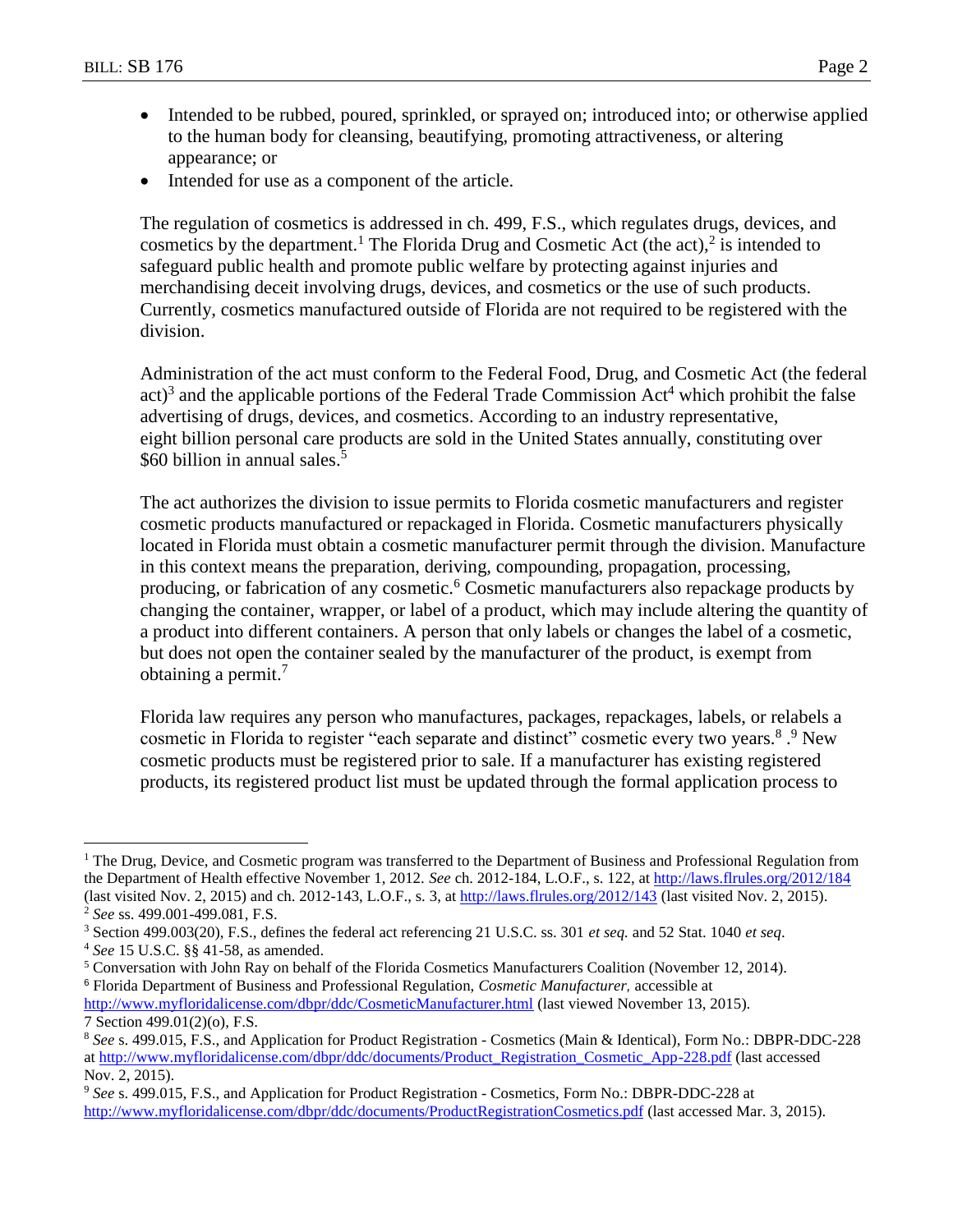include any new products.<sup>10</sup> The registration and biennial renewal fee for cosmetic products is \$30.

Manufacturers often produce similar products or slightly alter products from an outside manufacturer. For example, they may use a different brand name, container, or scent for an almost identical product. In these instances, for registration purposes, the product is not considered separate and distinct. The DBPR requires by rule that the different variations be listed and registered on an Identical Product Certification form.<sup>11</sup> The process for "identical products" requires submission of an application and a \$15 fee and biennial renewal fee for each additional size, quantity, color, flavor, and scent of a registered cosmetic product.<sup>12</sup>

Because registration is a prerequisite to sales of a cosmetic, Florida's registration system is a premarket reporting system that is handled by the division.<sup>13</sup> This is in contrast with the system of the United States Food and Drug Administration (FDA), which is a post-market reporting system for use by manufacturers, packers, and distributors of cosmetic products that are in commercial distribution in the United States.<sup>14</sup> Under the FDA's system, any representation in labeling or advertising that creates an impression of official approval because of registration or possession of a registration number is considered misleading. Misleading labeling makes a cosmetic misbranded, and marketing a misbranded cosmetic violates federal law.<sup>15</sup> Enforcement of the federal act is initiated by a complaint by a consumer, which may be accomplished by mail, fax, through their health provider, pharmacist, or via an online report.<sup>16</sup> The division, in a "Helpful Links and Resources" section on its website, $^{17}$  provides a link to the FDA website.

### **Renewal Registrations**

For renewal of a product registration, an applicant must submit product labels, an Application for Product Registration Renewal, and the required fee.<sup>18</sup> According to the division, cosmetic product renewals are not reviewed by the department for compliance with the FDA's regulations where the cosmetic products were "initially reviewed, compared with the FDA regulations, and approved for registration with the division."<sup>19</sup>

 $\overline{a}$ 

<sup>14</sup> *See* the FDA's description of its Voluntary Cosmetics Registration Program and its benefits at

<sup>19</sup> *Id*. at paragraph 4.

<sup>10</sup> Rule 61N-1.016(4)(b), F.A.C.

<sup>11</sup> *See* Rule 61N-1.016(1)(b), F.A.C., and Application for Identical Product Registration, Form No.: DBPR-DDC-230 at <http://www.myfloridalicense.com/dbpr/ddc/documents/IdenticalProductRegistration.pdf> (last accessed Mar. 3, 2015).

 $12$  Rule 61N-1.016(1)(b), F.A.C.

<sup>13</sup> *See* <http://www.myfloridalicense.com/dbpr/ddc/index.html> (last visited Mar. 3, 2015).

<http://www.fda.gov/Cosmetics/RegistrationProgram/default.htm> (last visited Nov. 2, 2015). The program does not apply to cosmetic products for professional use only, such as products used in beauty salons, spas, or skin care clinics, nor to products that are not for sale, such as hotel samples, free gifts, or cosmetic products made at home and given to family and friends. <sup>15</sup> *Id.*

<sup>16</sup> *See* <http://www.fda.gov/ForConsumers/ConsumerUpdates/ucm354560.htm> (last visited Nov. 2, 2015).

<sup>&</sup>lt;sup>17</sup> *See* [http://www.myfloridalicense.com/dbpr/ddc/ddc\\_helpful\\_links.html](http://www.myfloridalicense.com/dbpr/ddc/ddc_helpful_links.html) (last visited Nov. 2, 2015).

<sup>18</sup> *See* Rule 61N-1.016(3), F.A.C., and Form DBPR-DDC-235, at [https://www.flrules.org/Gateway/reference.asp?No=Ref-](https://www.flrules.org/Gateway/reference.asp?No=Ref-05666)[05666](https://www.flrules.org/Gateway/reference.asp?No=Ref-05666) (last accessed Nov. 2, 2015).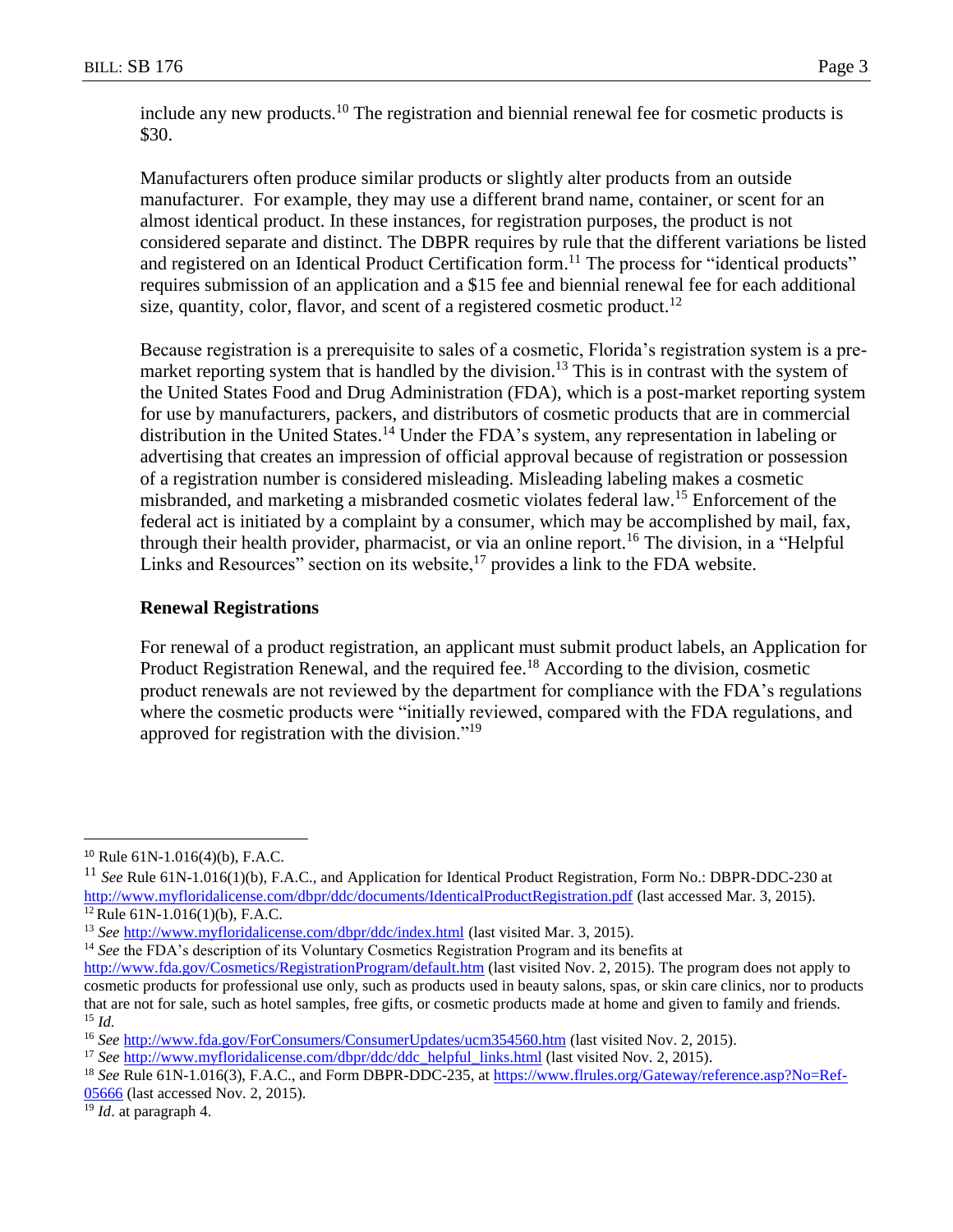## **Certificates of Free Sale**

The department issues certificates of free sale  $(COFS)^{20}$  for a fee of \$25 to certify that a cosmetic that is registered with the department may be legally sold in Florida. A COFS is required by many foreign countries before a product may be sent into the country. A COFS need not be obtained from the department, but may be obtained from the  $FDA<sub>1</sub><sup>21</sup>$  and other organizations, including the Miami Beach Chamber of Commerce.<sup>22</sup>

# **III. Effect of Proposed Changes:**

The bill removes the requirement that Florida cosmetic manufacturers register cosmetic products with the division. In addition, the bill makes conforming changes by removing registration and renewal requirements for cosmetic products including the requirements to submit registration applications, product labels, and registration and renewal fees. The bill allows Florida cosmetic manufacturers' products to be treated the same as cosmetic products manufactured outside of Florida that are distributed and sold in the state. $^{23}$ 

The bill also eliminates the authorization to the department to issue a "certificate of free sale" certifying that a cosmetic is registered with the department and may be legally sold in Florida.<sup>24</sup>

# **IV. Constitutional Issues:**

A. Municipality/County Mandates Restrictions:

None.

B. Public Records/Open Meetings Issues:

None.

C. Trust Funds Restrictions:

None.

<sup>22</sup> According to the FDA, some foreign governments accept certificates issued by a state or local health department, board of trade, or trade association. Due to limited resources, the FDA recommends that firms pursue such alternative sources for export certificates whenever possible, provided they are acceptable to the country requiring a certificate. *See*  [http://www.fda.gov/Cosmetics/InternationalActivities/Exporters/ucm129593.htm#Are\\_there\\_other](http://www.fda.gov/Cosmetics/InternationalActivities/Exporters/ucm129593.htm#Are_there_other) (last visited

 $\overline{a}$ 

<sup>&</sup>lt;sup>20</sup> Section 499.041(7), F.S., uses the term "free-sale certificate," and imposes a fee of \$25, with \$2 for each copy obtained at the same time that the certificate is issued by the department.

<sup>&</sup>lt;sup>21</sup> *See* [http://www.fda.gov/Cosmetics/InternationalActivities/Exporters/ucm129593.htm#Are\\_there\\_other](http://www.fda.gov/Cosmetics/InternationalActivities/Exporters/ucm129593.htm#Are_there_other) (last visited Nov. 2, 2015).

Nov. 2, 2015). These online sites offer certificates of free sale services: <http://icmad.org/programs/certificates-of-free-sale> (last visited Nov. 2, 2015),<http://www.personalcarecouncil.org/member-industry-resources/certificates-free-sale> (last visited Nov. 2, 2015), and<http://www.miamibeachchamber.com/Certificate-of-Free-Sale.php> (last visited Nov. 2, 2015).

<sup>23</sup> *See 2016 Department of Business and Professional Regulation Legislative Bill Analysis for SB 176,* September 29, 2015 (on file with Senate Appropriations Subcommittee on General Government) on page 2.

<sup>24</sup> *See* s. 499.003(6), F.S.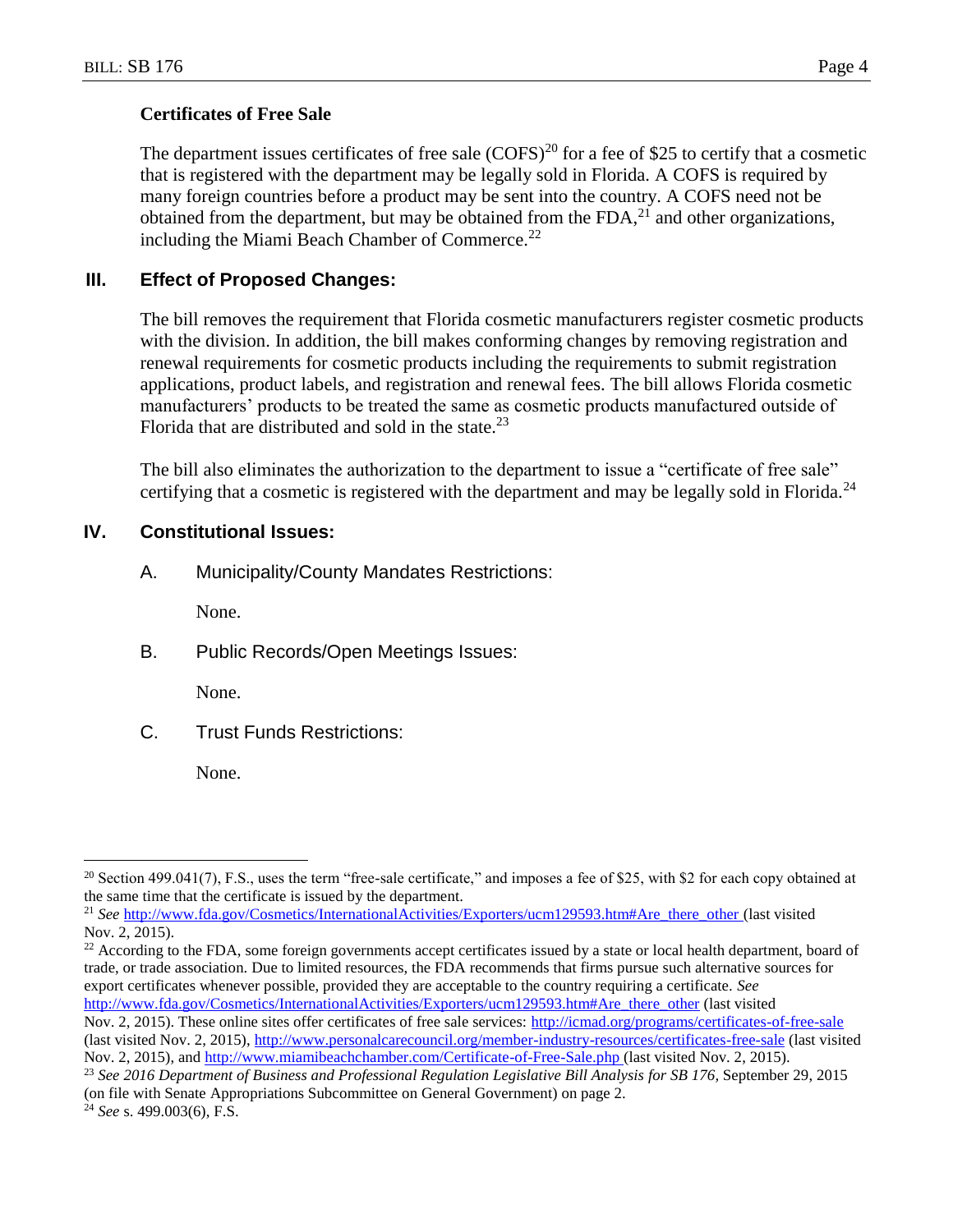## **V. Fiscal Impact Statement:**

### A. Tax/Fee Issues:

SB 176 eliminates fees for cosmetic product registrations and renewals, as well as fees for the issuance of certificates of free sale for cosmetic products.

### B. Private Sector Impact:

The bill has a positive fiscal impact for cosmetic manufacturers due to the elimination of the fees associated with product registration and renewal. The elimination of premarket registration requirements in Florida may require manufacturers, who have relied upon issuance by the department for certificates of free sale, to obtain that service from third parties.

## C. Government Sector Impact:

The DBPR estimates that the bill will reduce the annual revenue to the program's account within the Professional Regulation Trust Fund by  $$222,564^{25}$  in Fiscal Year 2016-2017, \$225,165 in Fiscal Year 2017-2018, and \$227,931 in Fiscal Year 2018-2019. As a result, the loss of revenue will increase the deficit which is projected to occur in the Drugs, Devices, and Cosmetics program separate account within the Professional Regulation Trust Fund (see chart below).

#### **Drugs, Devices, and Cosmetics Account in the Professional Regulation Trust Fund**

|                               | <b>FY 2015-16</b> | FY 2016-17  | <b>FY 2017-18</b> | <b>FY 2018-19</b> |
|-------------------------------|-------------------|-------------|-------------------|-------------------|
| July 1 Beginning Fund Balance | 518,678           | 122,778     | (534, 381)        | (1,144,591)       |
| <b>Estimated Revenues</b>     | 2,766,579         | 2,482,602   | 2,533.634         | 2,477,235         |
| <b>Estimated Expenditures</b> | (3,162,479)       | (3,139,761) | (3,143,843)       | (3,139,332)       |
| June 30 Year-End Balance      | 122,778           | (534, 381)  | (1,144,591)       | (1,806,688)       |

Due to the revenue reduction, there will be a reduced service charge<sup>26</sup> amount payable to the General Revenue Fund of approximately \$17,805 in Fiscal Year 2016-2017.

## **VI. Technical Deficiencies:**

None.

 $\overline{a}$ 

<sup>&</sup>lt;sup>25</sup> The total amount of cosmetic products revenue to the Department, \$222,563.70, is the sum of \$165,232.50 (annual renewal fees), \$45,225.00 (initial product registration fees), and \$12,106.20 (fees for issuance of certificates of free sale (COFS)). *See 2016 Department of Business and Professional Regulation Legislative Bill Analysis for SB 176,* September 29, 2015 (on file with Senate Appropriations Subcommittee on General Government) at page 5.

 $26$  The service charge to the Department is 8%, representing the estimated pro rata share of the cost of general government paid from the General Revenue Fund, that is appropriated from all revenue not otherwise exempted. *See* s. [215.20, F.S.](http://www.leg.state.fl.us/Statutes/index.cfm?App_mode=Display_Statute&Search_String=&URL=0200-0299/0215/Sections/0215.20.html) regarding the service charge, and s. [215.37, F.S.,](http://www.leg.state.fl.us/Statutes/index.cfm?App_mode=Display_Statute&Search_String=&URL=0200-0299/0215/Sections/0215.37.html) regarding the Professional Regulation Trust Fund. Section 215.37(2), F.S., provides that the regulation of professions defined in s. [455.01, F.S. b](http://www.leg.state.fl.us/statutes/index.cfm?App_mode=Display_Statute&Search_String=Professional%20Regulation%20Trust&URL=0400-0499/0455/Sections/0455.01.html)e solely financed from fees and charges deposited in the Professional Regulation Trust Fund, but that each profession operate within its anticipated fees (last visited Nov. 11, 2015).